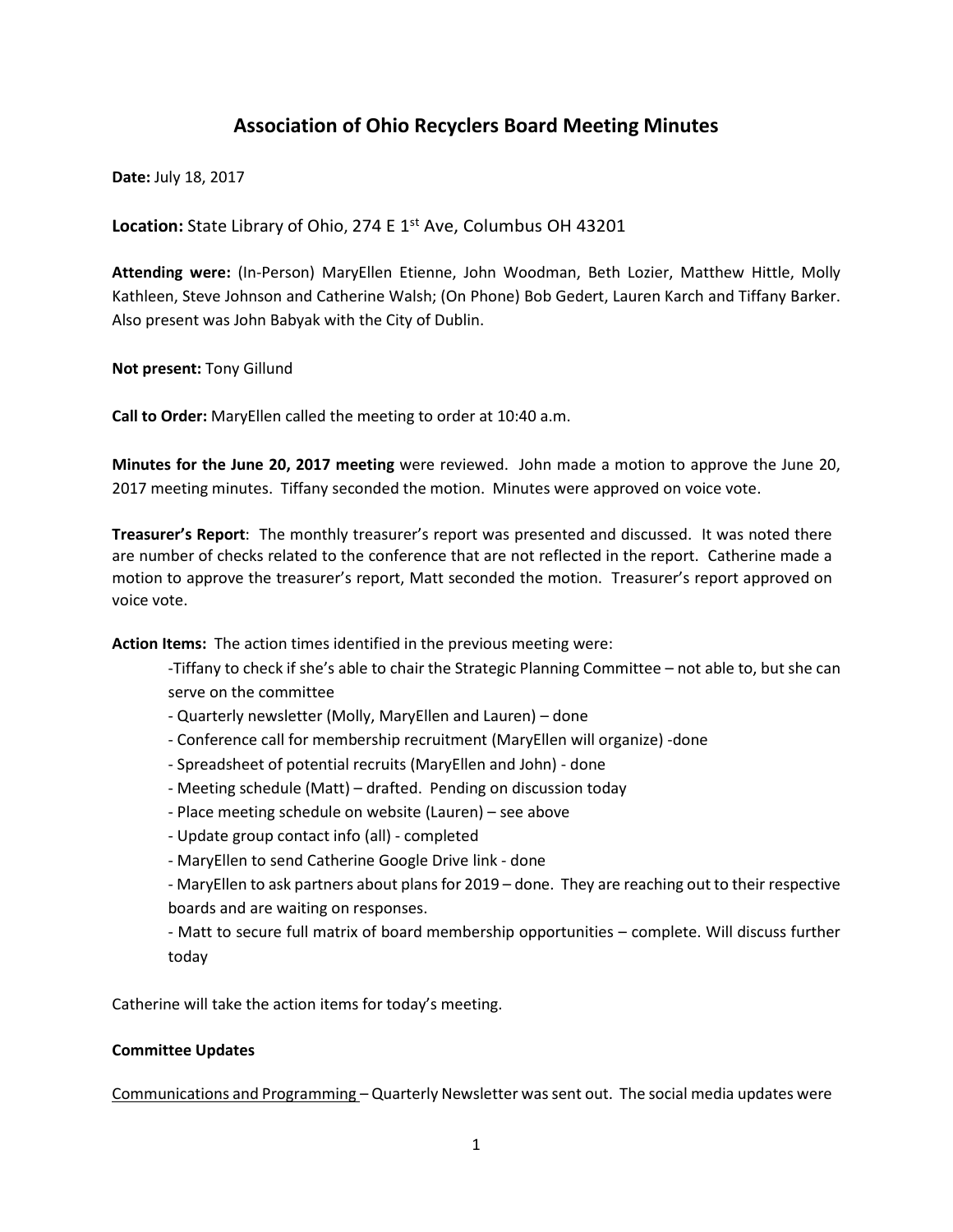discussed. Everyone was happy with all the posts that have been put up. It was clarified that Michelle Balz and Kristi Higginbotham are on the committee and have been doing those. And anyone else who has administrative rights has the ability to make posts on behalf of AOR.

The next newsletter was discussed. It was mentioned Montgomery County Environmental Services could be the next featured profile. Possibly the tire round-up event could be part of the discussion since it is to be held September 24th. Recap of the Resource Recycling Conference could be included in the newsletter as well. Bob should keep us in the loop for any NRC webinars and they can be referenced. Molly to create a calendar item for mid to late August to remind people of the items needed for the newsletter [action item].

# Finance Committee – Nothing further to discuss

Events/Conference Committee – There are three attendees yet to pay plus one outstanding sponsorship. Also, we are still awaiting the bill from the Hyatt (AV, banquet and room reservation charges). After all is reconciled, the conference will be barely in the black. The thought is that Columbus is an expensive location to hold a conference and we started the planning process later than usual. Additionally, over half the potential attendees are within driving distance so it limits the number of hotel rooms. The partners for the conference still need to hold a final meeting.

Also discussed was the membership meeting. The membership meeting would be held a week earlier to distance it from the holiday week (December 12<sup>th</sup>). It appears the other two conference rooms will be big enough for the meeting and should be available. Matt will organize the catering (likely pizza and salads) [action item]. MaryEllen will create an Eventbrite invitation for the event [action item]. It was noted that all notifications should include the fact that the Code of Regulations will be considered for revisions. We would like to have AV available for the meeting. Also, the Elections should be done at the meeting for those seats that expire at the end of the year – this should also be included in any notifications. It was noted that the upcoming elections should be included in the newsletter as well.

Governance Committee – Matt will incorporate the revisions discussed last month into Code of Regulations document. A copy will be emailed to the Board once the committee has finished drafting the revisions [action item].

The matrix for the Board membership was discussed. Matt presented a list he had modified that showed the organization types assigned to the different members, as well as the term expiration dates. A few modifications were made based on the discussion and the open positions were considered for the group's recruitment efforts. There are two seats open for Recycling Businesses, one for Special Waste, and another At-large position (four total). Molly, Matt and Catherine were assigned tasks related to the recruitment efforts [action items].

Strategic Planning Committee – We need a chair for this committee. Tiffany had indicated she was not able to chair. Catherine indicated she is willing to chair the committee. MaryEllen will co-chair and Tiffany will also serve on the committee. The committee will conference prior to next month's meeting [action item].